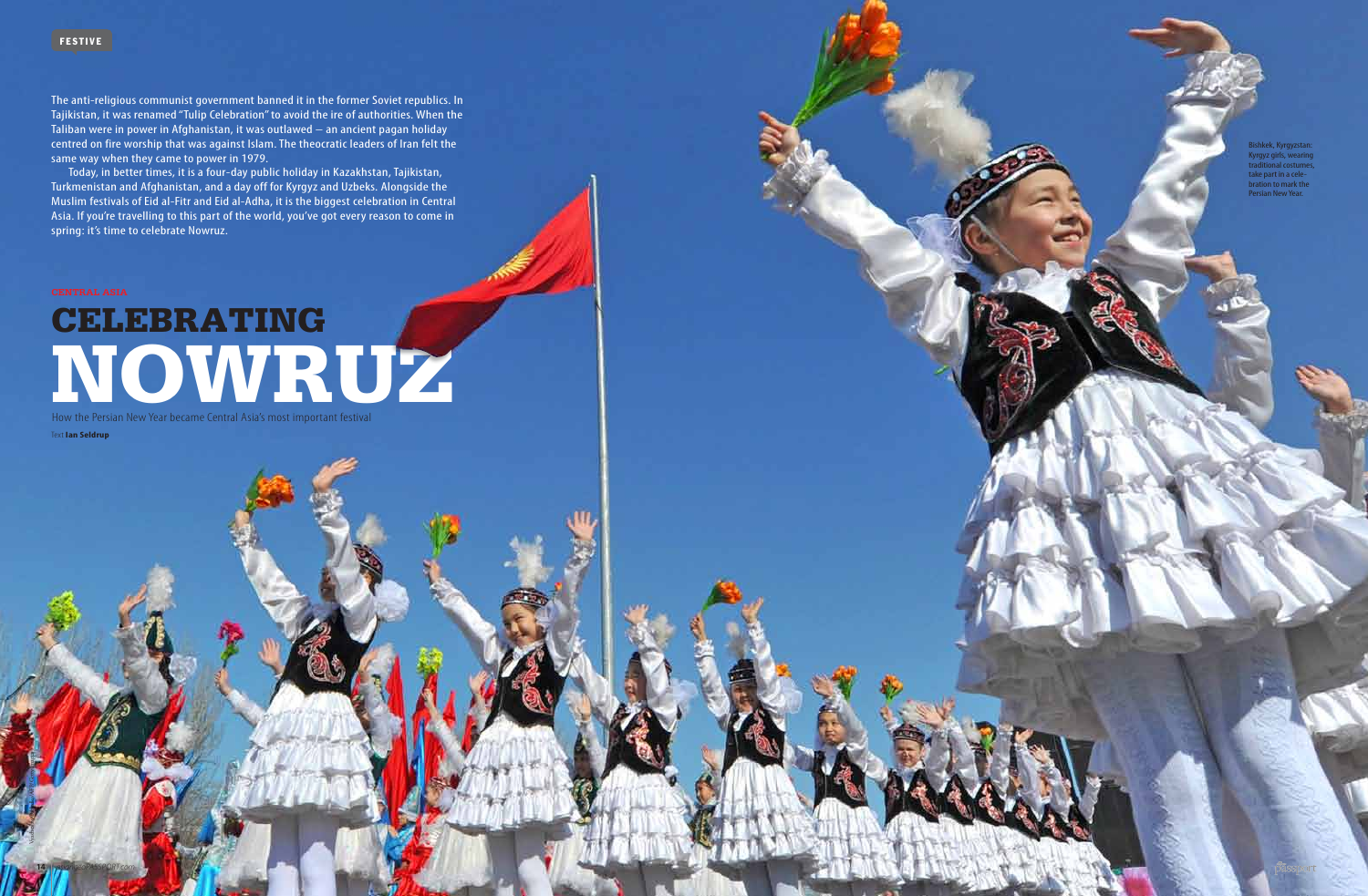**To** understand Central Asia's relationship with Nowruz (also spelled *Novruz*, *Nowrouz*, *Nooruz*, *Navruz*, *Nauroz* or *Nevruz*, and otherwise referred to as the "Persian New Year"), it helps to know a little bit of the history. Indeed, there's a whole lot of history behind this ancient festival.

Nowruz has been celebrated for thousands of years. Its beginnings are partly rooted in Zoroastrianism, the dominant religious tradition in Greater Persia, an area that was centred in present-day Iran and stretched east as far as Pakistan and western China, west to Iraq and eastern Turkey, and north to Kygyzstan and Uzbekistan. Among other concepts, Zoroastrianism emphasises ideas such as the connection of humans to Nature, and the work of good and evil

in the world. While the religion dwindled with the rise of Islam (Zoroastrianism is now only found in isolated pockets of southern Iran and India), Nowruz had been established as a popular celebration among the communities that grew from these Persian cultural

areas. In Iran, the traditions have been wholly integrated

> with Islamic spiritual life, but in surrounding countries, Nowruz is a festival celebrated by people from diverse religious backgrounds and ethnic communities.

> Celebrated on or around March 21, Nowruz (from the Persian words *now*, meaning "new", and *ruz*, meaning "day") marks the beginning of the year on the Persian calendar and the first day of spring. As such, the holiday is about the revival of Nature, the beginning of new life, the rekindling of ties between relatives and neighbours – a time to be joyful, forgiving and kind. The symbolism appears in a riot of colour across the region, as trees and flowers begin to bloom, and markets from Ashgabat to Almaty, Bukhara to Bishkek begin to overflow with fresh fruit and vegetables.

The rituals associated with Nowruz are numerous and diverse, with families in different countries – or even different regions or cities within the same country – celebrating in varied ways. Some are very public affairs, while others take place in the home, and travellers need to become houseguests to experience the traditions observed by families. For many, preparations begin several days or weeks prior to the New Year, with a thorough spring cleaning of the home. It is customary to purchase new clothing and even new furniture.

In some places, on the night of the last Wednesday of the old year, people celebrate Chahar Shanbe Suri (literally "Wednesday Feast"). Lighting small bonfires in the streets, some will leap over the flames and yell out, "*Zardi-ye-man az to, sorkhi-ye to az man!*" – Persian for "May my (sickly) yellowness be yours and your red glow be mine!" The idea is that all of the negativities of the past year are taken away by the fire in exchange for

## International Day of Nowruz

Inscribed in 2009 on the UNESCO List of the Intangible Cultural Heritage of Humanity, Nowruz "promotes values of peace and solidarity between generations and within families as well as reconciliation and neighbourliness, thus contributing to cultural diversity and friendship among peoples and different communities".

**Right:** Tashkent, Uzbekistan: A girl dances an Uzbek national dance during the traditional spring festival. **Far Right:** Mazar-i-Sharif, Afghanistan: People gather at the Shrine of Hazrat Ali to watch a ceremony for Nowruz that includes raising a large banner. **Below:** Ashgabat, Turkmenistan: With a portrait of President Berdymukhamedov in the background, Turkmen in traditional costume celebrate the Nowruz holiday in the capital.